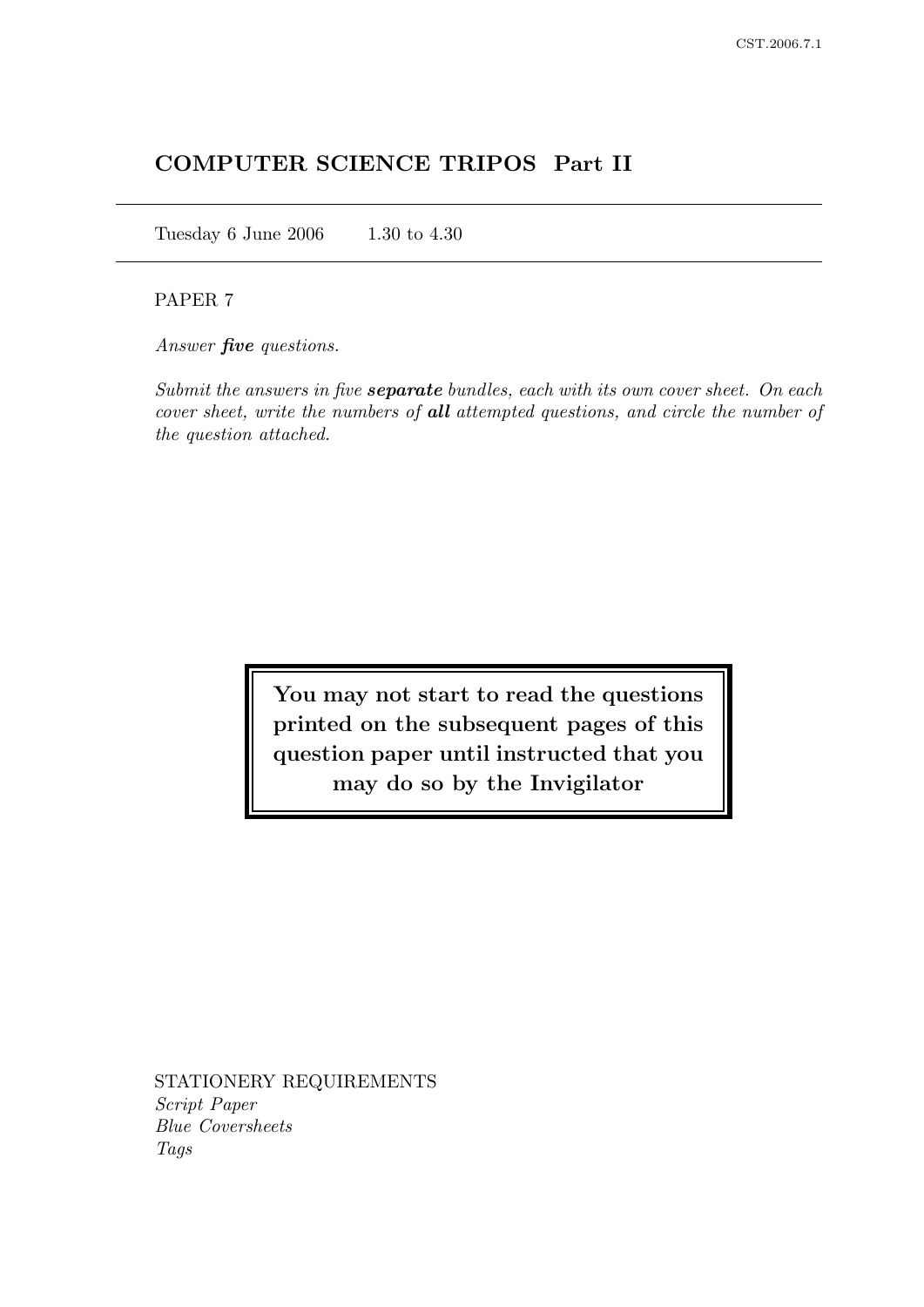## 1 Comparative Architectures

- (a) Give three fundamental differences between RISC and CISC processor design and explain why RISC might lead to improved performance. [6 marks]
- (b) Members of a binary compatible family of processors may have rather different hardware designs. Define this term and explain what variations between the processors in a family might exist, why they exist and how they are made to appear the same. [7 marks]
- (c) Processor families vary in the number of user registers in their basic programming models. How does this affect performance and what extensions are used, both above and below the programming model, to provide more register storage? [7 marks]

# 2 Digital Communication II

- (a) Flow control mechanisms in networks can be loosely categorised as open loop, and closed loop.
	- (i) Describe the closed loop feedback control scheme employed by the Transmission Control Protocol (TCP) in the Internet today for flow and congestion control. [6 marks]
	- (ii) The telephone network of today and the Resource Reservation Protocol (RSVP) and associated services proposed for the future Internet provide open loop control. Briefly explain the functions of signalling, admission control and *policing* in these types of networks. [3 marks each]
- (b) Traffic sources are described as elastic or inelastic. Outline how an inelastic traffic source can be characterised and how this relates to the type of network resource guarantees it may need. [5 marks]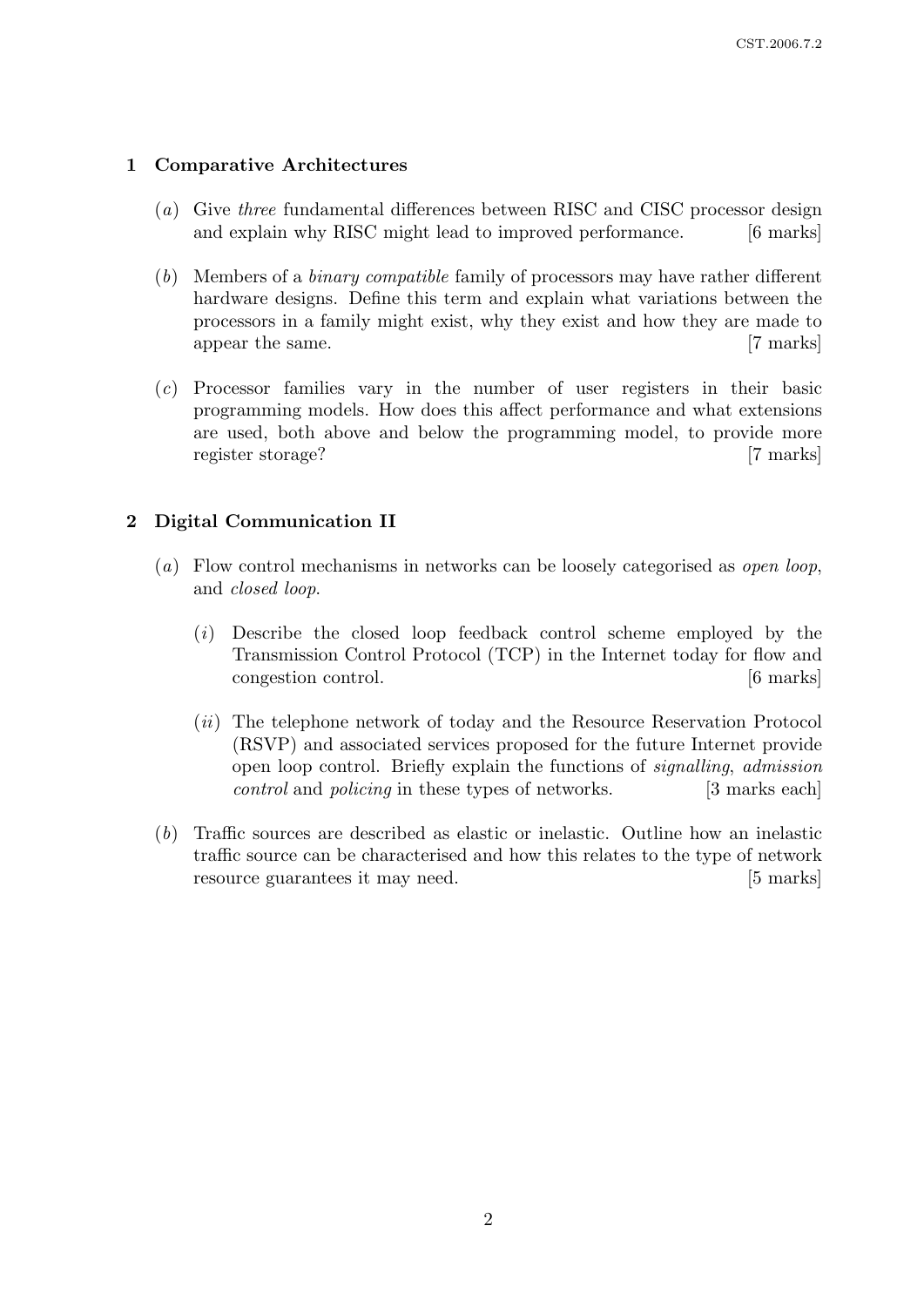## 3 Security

- (a) What is meant by Mandatory Access Control? Give an example. [5 marks]
- (b) How might you use mandatory access control to protect the safety-critical systems in a car (engine control unit, ABS, stability control, etc.) from userprogrammable systems (telephone, entertainment, navigation, etc.)?

[5 marks]

- (c) What problems would you anticipate in keeping the implementation clean as these systems evolve? [5 marks]
- (d) What architecture might you therefore propose a car maker adopt for its nextgeneration networking? [5 marks]

## 4 Advanced Graphics

(a) Describe, in outline, each of the implicit surface, NURBS surface, and constructive solid geometry methods for defining three-dimensional shapes.

[4 marks each]

(b) Compare and contrast the three methods. [8 marks]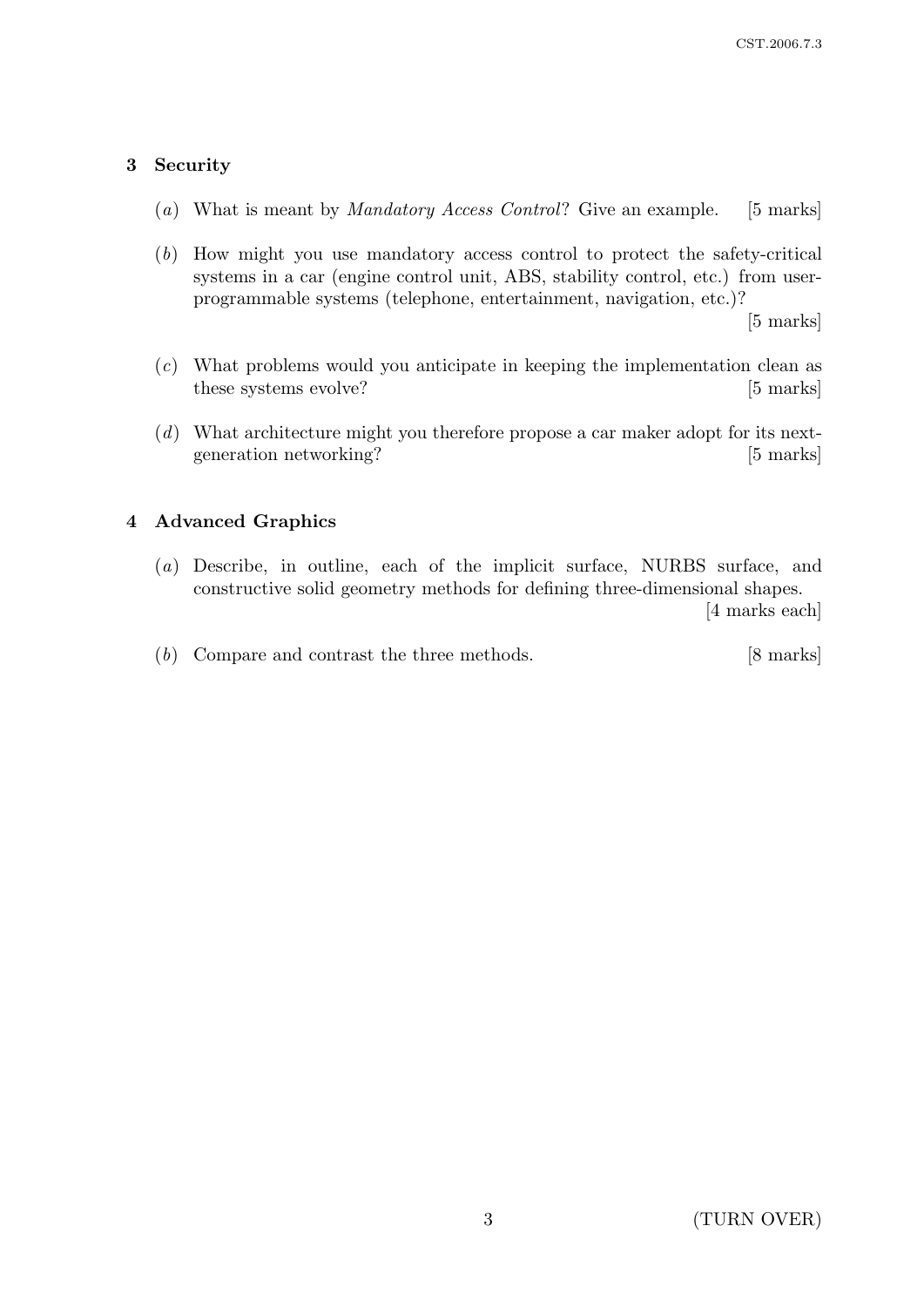#### 5 Computer Systems Modelling

- (a) Describe the congruential methods for generating pseudo-random numbers from a Uniform  $(0, 1)$  distribution. [3 marks]
- (b) Let U be a Uniform  $(0, 1)$  random variable. Show that for any continuous distribution function,  $F(x)$ , the random variable, X, defined by

$$
X = F^{-1}(U)
$$

has the probability distribution function  $F(x)$ . [3 marks]

- $(c)$  Apply the method of part  $(b)$  to generate random variables with the following distributions. In each case, specify the distribution function  $F(x)$  that you use.
	- (i) Uniform distribution on the interval  $(a, b)$ , for  $a < b$ . [2 marks]
	- (*ii*) Exponential distribution with parameter  $\lambda$ . [2 marks]
- (d) Define the Poisson process,  $N(t)$ ,  $(t \ge 0)$  of rate  $\lambda$ . [2 marks]
- (e) Show that for each fixed  $t \geq 0$ ,  $N(t)$  is a Poisson random variable with parameter  $\lambda t$ . [3 marks]
- $(f)$  Show that the interarrival times of consecutive events in a Poisson process of rate  $\lambda$  are independent random variables each with the exponential distribution with parameter  $\lambda$ . Show how this leads to a method to simulate the events of a Poisson process. [5 marks]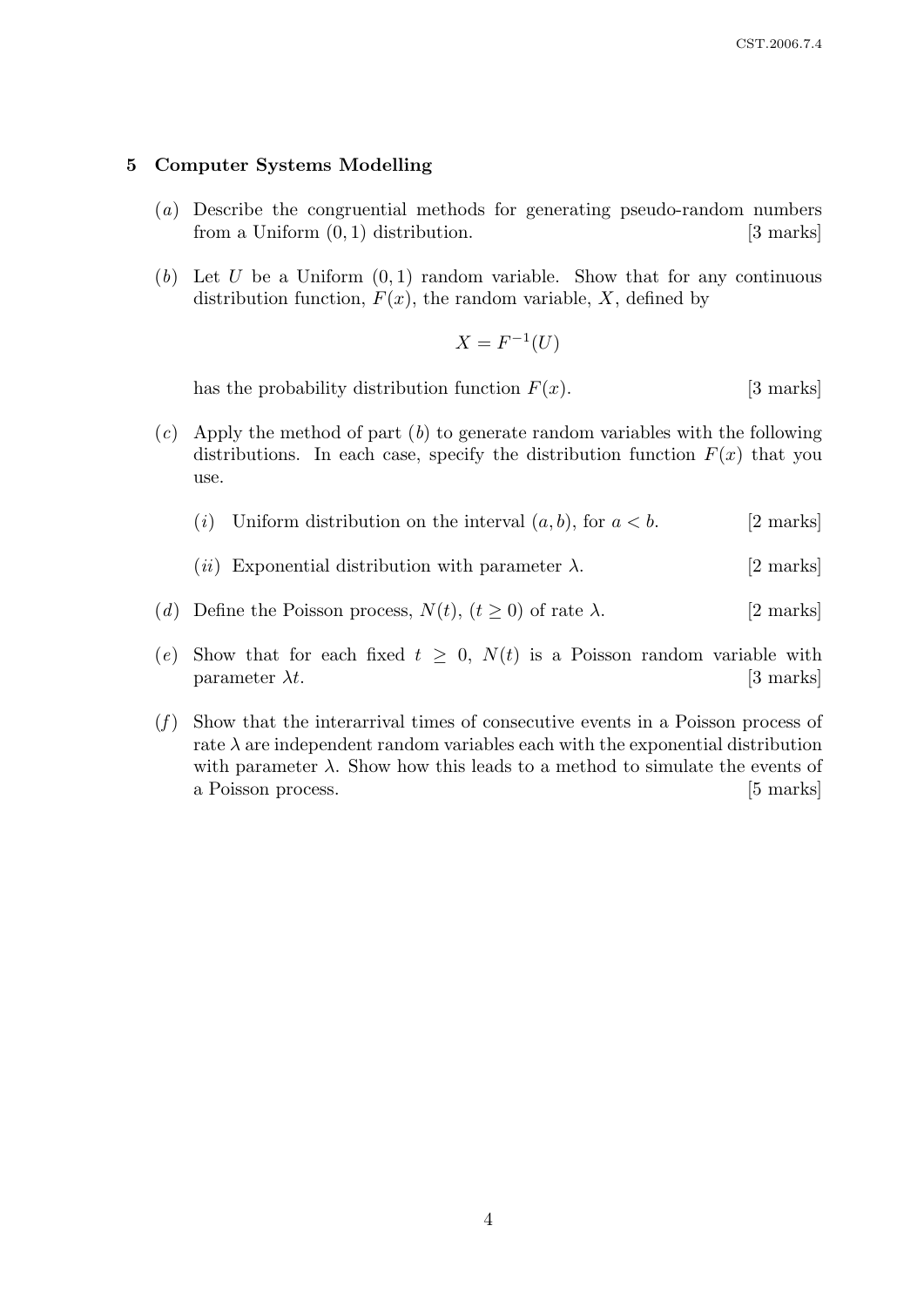# 6 Specification and Verification I

|     | $(a)$ What is total about total correctness?                                              | [2 marks] |
|-----|-------------------------------------------------------------------------------------------|-----------|
|     | $(b)$ State the WHILE-Rule of Floyd-Hoare Logic.                                          | [2 marks] |
| (c) | Give a proof of $\{T\}$ WHILE T DO SKIP $\{F\}$ .                                         | [2 marks] |
|     | (d) What does the truth of $\{T\}$ WHILE T DO SKIP $\{F\}$ show?                          | [2 marks] |
| (e) | How are expressions like 1/0 handled in Floyd–Hoare Logic?                                | [2 marks] |
| (f) | What are verification conditions?                                                         | [2 marks] |
| (g) | Must the verification conditions be true for correctness? Briefly justify your<br>answer. | 2 marks   |
|     | $(h)$ Name <i>one</i> method used to prove verification conditions.                       | [2 marks] |
| (i) | What are the "hooked" variables in VDM used for?                                          | [2 marks] |
| (j) | What are weakest preconditions and weakest liberal preconditions? [2 marks]               |           |
|     |                                                                                           |           |

# 7 Specification and Verification II

| (a) | What are Binary Decision Diagrams and how are they used to represent state-<br>transition functions symbolically? | [4 marks] |
|-----|-------------------------------------------------------------------------------------------------------------------|-----------|
|     | (b) What is temporal abstraction? How are models at different temporal<br>abstraction levels related?             | [4 marks] |
|     | $(c)$ What is the difference between LTL and CTL?                                                                 | [4 marks] |

- (d) How do the Verilog and VHDL simulation cycles differ? [4 marks]
- (e) What is the difference between formal verification using model checking and using theorem proving? [4 marks]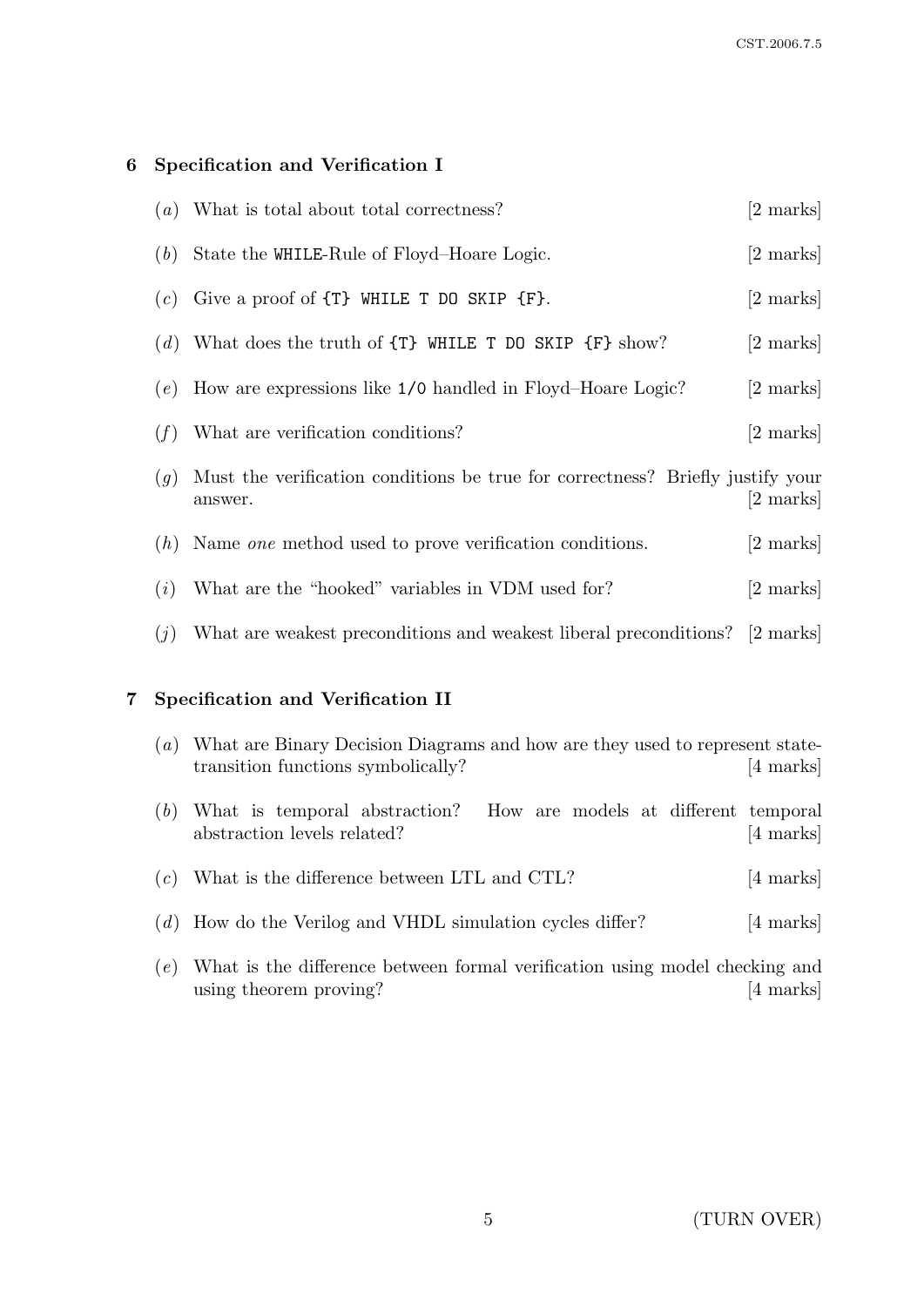#### 8 Information Theory and Coding

- (a) Give three different expressions for mutual information  $I(X; Y)$  between two discrete random variables  $X$  and  $Y$ , in terms of their two conditional entropies  $H(X|Y)$  and  $H(Y|X)$ , their marginal entropies  $H(X)$  and  $H(Y)$ , and their joint entropy  $H(X, Y)$ . Explain in ordinary language the concept signified by each of the measures  $H(X|Y)$ ,  $H(X)$ ,  $H(X,Y)$ , and  $I(X;Y)$ . Depict in a Venn diagram the relationships among all of the quantities mentioned here. [8 marks]
- (b) Suppose that women who live beyond the age of 70 outnumber men in the same age bracket by three to one. How much information, in bits, is gained by learning that a certain person who lives beyond 70 happens to be male? [2 marks]
- (c) What is the shortest possible code length, in bits per average symbol, that could be achieved for a six-letter alphabet whose symbols have the following probability distribution?

$$
\left\{\frac{1}{2}, \frac{1}{4}, \frac{1}{8}, \frac{1}{16}, \frac{1}{32}, \frac{1}{32}\right\}
$$
 [3 marks]

- (d) If we wish to increase the transmission capacity of a noisy communication channel, is it more effective to increase its electronic bandwidth in Hertz, or to improve its signal-to-noise ratio? Briefly say why. [2 marks]
- (e) A continuous signal whose total bandwidth is 1 kHz and whose duration is 10 seconds may be perfectly represented (even at points in between the points at which it is sampled) by what minimal number of real numbers? [2 marks]
- $(f)$  Give the names of *three* functions (not necessarily their equations) which are self-Fourier. [3 marks]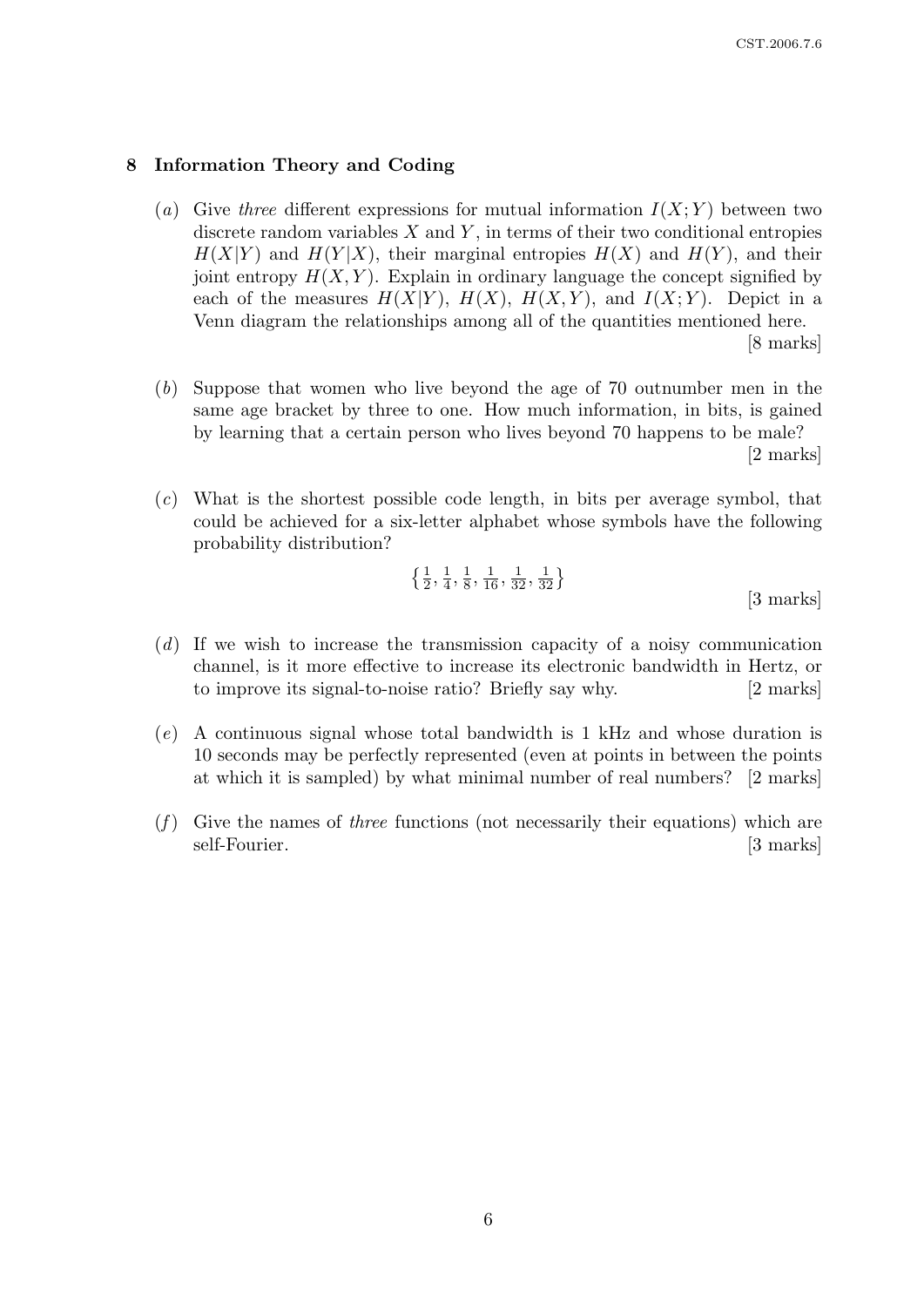### 9 Types

- (a) Give the typing rules for the Mini-ML language with booleans, conditionals, function abstraction and application, local declarations, nil, cons and case expressions. Make the form of the typing judgement clear and explain any auxiliary relations used in the side-conditions of the rules. [8 marks]
- (b) What is a principal type scheme for a closed Mini-ML expression? State without proof the Hindley–Damas–Milner theorem for the Mini-ML typeability problem. [5 marks]
- (c) Which of the following Mini-ML expressions are typeable? Give the principal type scheme for any of the expressions that are typeable.
	- (i)  $\lambda x(x::$  nil) [2 marks]
	- (*ii*)  $\lambda f(f(f::\texttt{nil}))$  [2 marks]

$$
(iii) Let f = \lambda x(x::nil) in f(f::nil)
$$
 [3 marks]

#### 10 Topics in Concurrency

- (a) Present the transition semantics rules for the CCS operations of prefixing, binary sum and parallel composition. [4 marks]
- (b) Describe diagrammatically a Petri net semantics for the CCS operations of binary sum and parallel composition. [6 marks]
- $(c)$  (i) Draw the transition system associated with the CCS process P defined by  $P \stackrel{\text{def}}{=} a.(P + a.b.P).$  [2 marks]
	- (ii) Does P satisfy  $\mu Z$ . ( $\langle b \rangle T \vee (\langle a \rangle T \wedge [a] Z)$ ) ? Justify your answer. [4 marks]
	- (*iii*) Does P satisfy  $\nu Z$ . ( $\langle b \rangle T \vee (\langle a \rangle T \wedge [a] Z)$ ) ? Justify your answer. [4 marks]

Here T means true. (Although a rigorous proof is not required, you should justify your answers carefully.)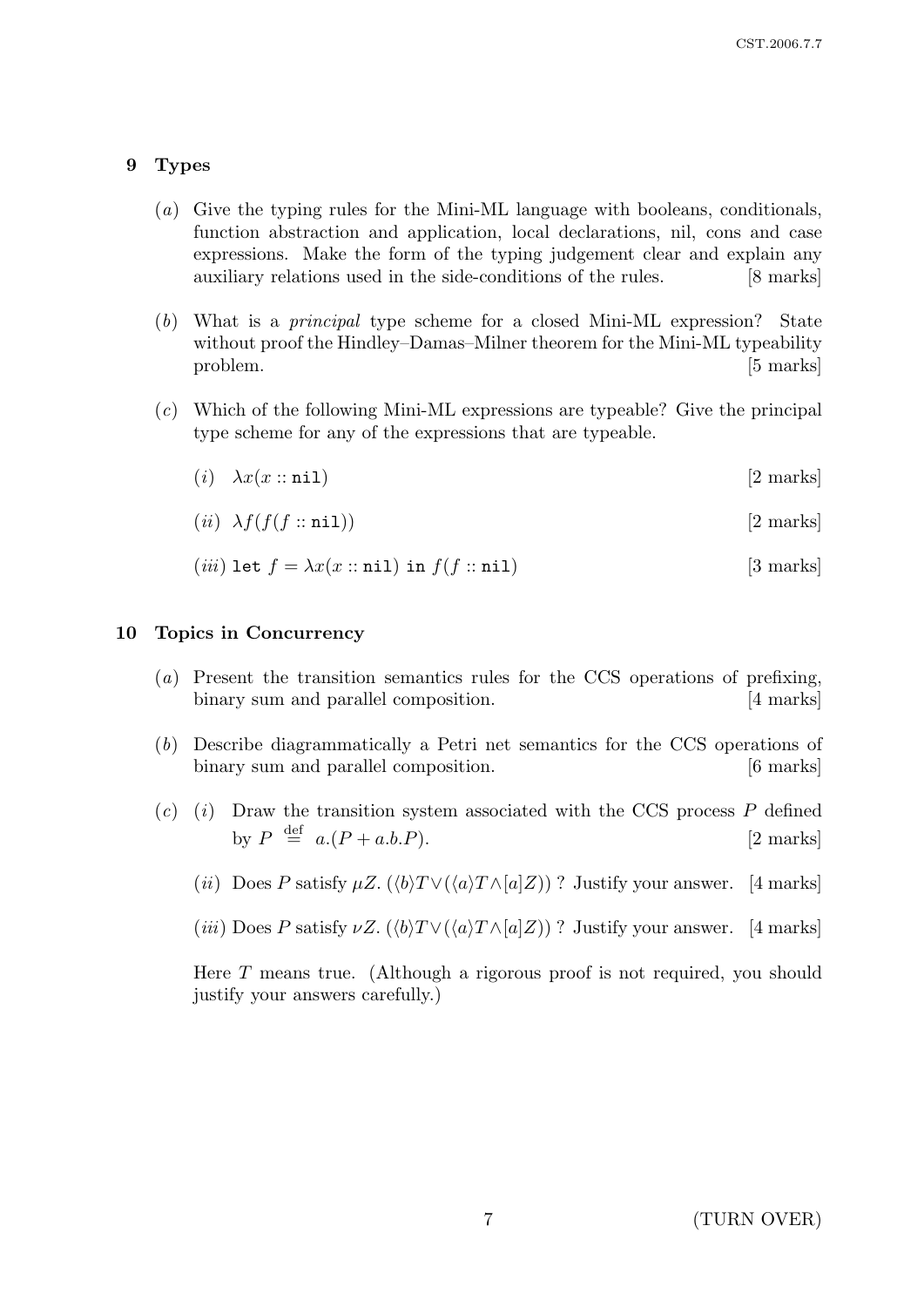## 11 Information Retrieval

Information retrieval systems vary in the expressivity of the query languages they employ. For instance, some systems support proximity search: if two query terms are connected by the "Next" operator, then only those documents are retrieved where the query terms appear close together (i.e., within a certain number of words of each other).

- (a) List and briefly describe other ways in which the syntax and the interpretation of query languages may vary. [8 marks]
- (b) Describe with an example how the "Next" operator described above is implemented efficiently in modern information retrieval systems. Your answer should include a description of the data structure(s) necessary to support it. [5 marks]
- (c) A search engine supports error correction in the following way: If an error is suspected in a query term, the system provides a link labelled "Did you mean X?", where X is the corrected term, in addition to its normal results. The link leads to a list of retrieved documents, corresponding to a variant of the original query, with X replacing the misspelled term.
	- $(i)$  Explain why it is non-trivial to implement this feature efficiently. [3 marks]
	- $(ii)$  Discuss methods for implementing this feature in a realistic setting. [4 marks]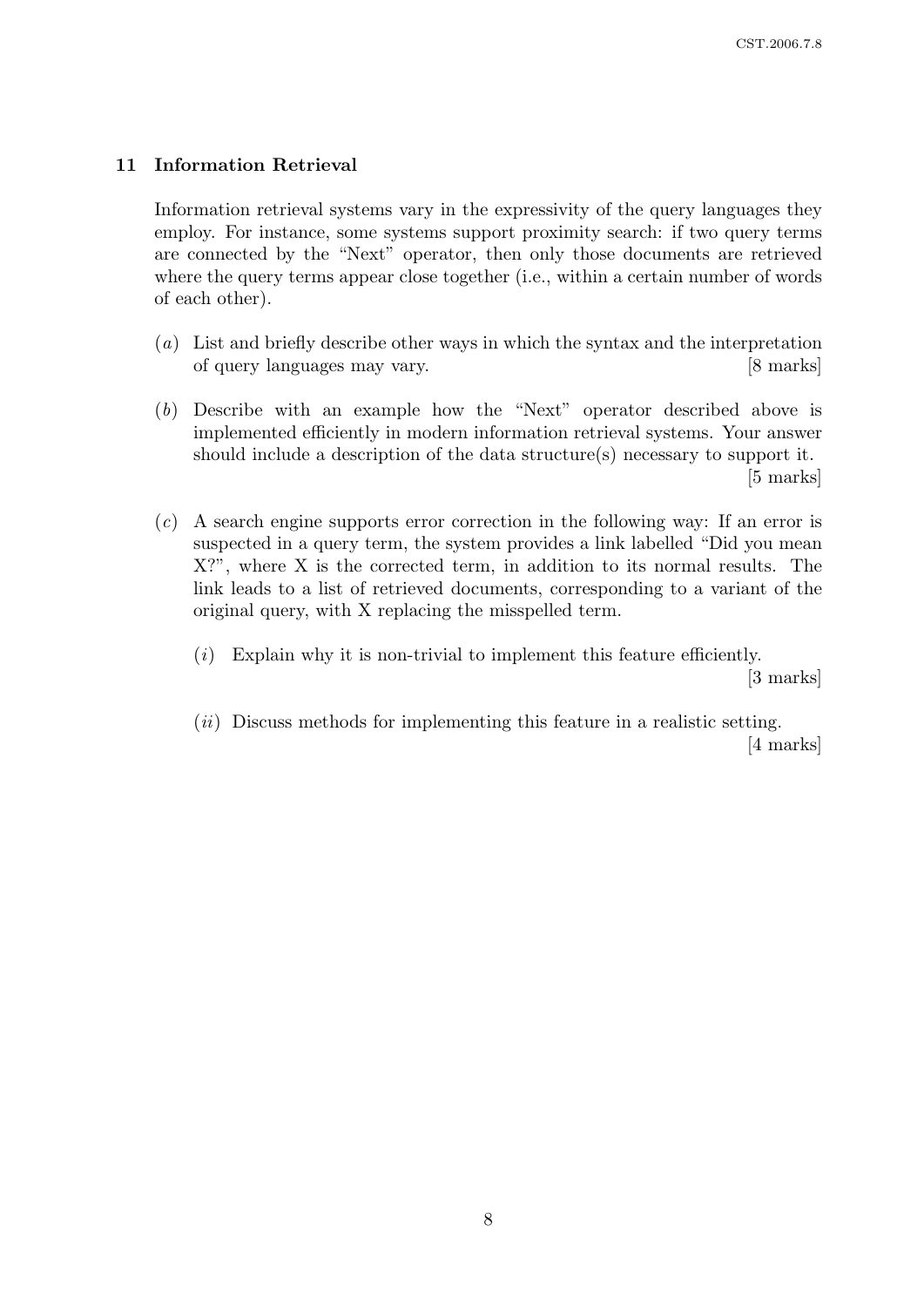## 12 Natural Language Processing

The following shows a simple context free grammar (CFG) for a fragment of English.

| $S \rightarrow NP VP$        | Adj $\rightarrow$ angry  | $Vbe \rightarrow is$ |
|------------------------------|--------------------------|----------------------|
| $VP \rightarrow Vbe Adj$     | Adj $\rightarrow$ big    | $N \rightarrow dog$  |
| $NP$ $\rightarrow$ $Det$ $N$ | Adj $\rightarrow$ former | N -> cat             |
| $N \rightarrow Adj N$        | $P \rightarrow at$       |                      |
| $Adj \rightarrow Adj PP$     | $P \rightarrow on$       |                      |
| $PP \rightarrow P NP$        | Det $\rightarrow$ the    |                      |

- (a) Show the parse tree that this grammar would assign to (1).
	- (1) the dog is angry at the cat

[3 marks]

- (b) One respect in which this grammar overgenerates is that some adjectives, including former, occur only before a noun (see (2)) and that PPs do not combine with adjectives occurring before a noun (see (3)).
	- (2) \* the dog is former
	- $(3)$  \* the angry at the cat dog is big

Show how the grammar given above could be modified to prevent this type of overgeneration. [4 marks]

- $(c)$  The grammar also behaves incorrectly with examples  $(4)$ ,  $(5)$  and  $(6)$ :
	- (4)  $*$  the dog is big at the cat (big does not take a PP)
	- (5) \* the dog is angry on the cat *(angry only takes PPs where the P is at)*
	- $(6)$  \* the dog is angry at the cat at the cat (adjectives may not combine with multiple PPs)

Show modifications to the grammar which would prevent these types of overgeneration. [5 marks]

(d) Describe how the overgeneration in part  $(c)$  could be dealt with in a feature structure (FS) grammar, giving full lexical entries for angry and big and details of rules and other lexical entries as necessary to explain your account.

[8 marks]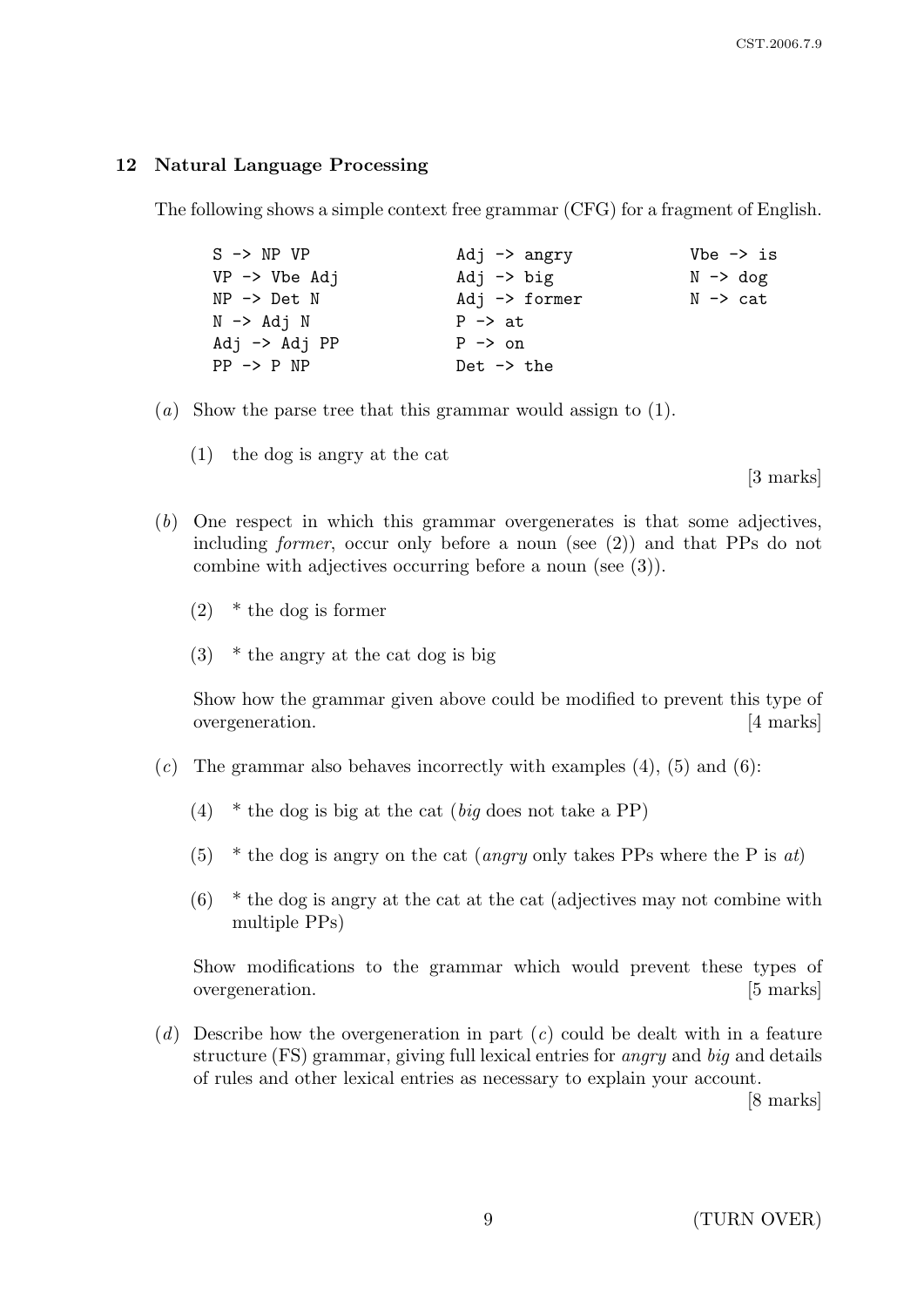#### 13 Business Studies

- (a) Name five different types of intellectual property. [5 marks]
- (b) Distinguish between "Deep linking" and "Direct linking". Can a search engine deep link without infringing the copyright of the original site? [5 marks]
- $(c)$  Why is the use of thumbnails of pictures by a search engine fair use? [5 marks]
- (d) Why are there likely to be only a few dominant search engines? [5 marks]

## 14 E-Commerce

- (a) In a telecommunications business context, what is meant by Triple and Quadruple Play strategies, and what will be the effects of the adoption of such strategies? [10 marks]
- (b) Describe possible business models for a small independent Internet television start-up company. Estimate start-up costs and profitability, and describe some of the challenges such a television station will need to overcome. [10 marks]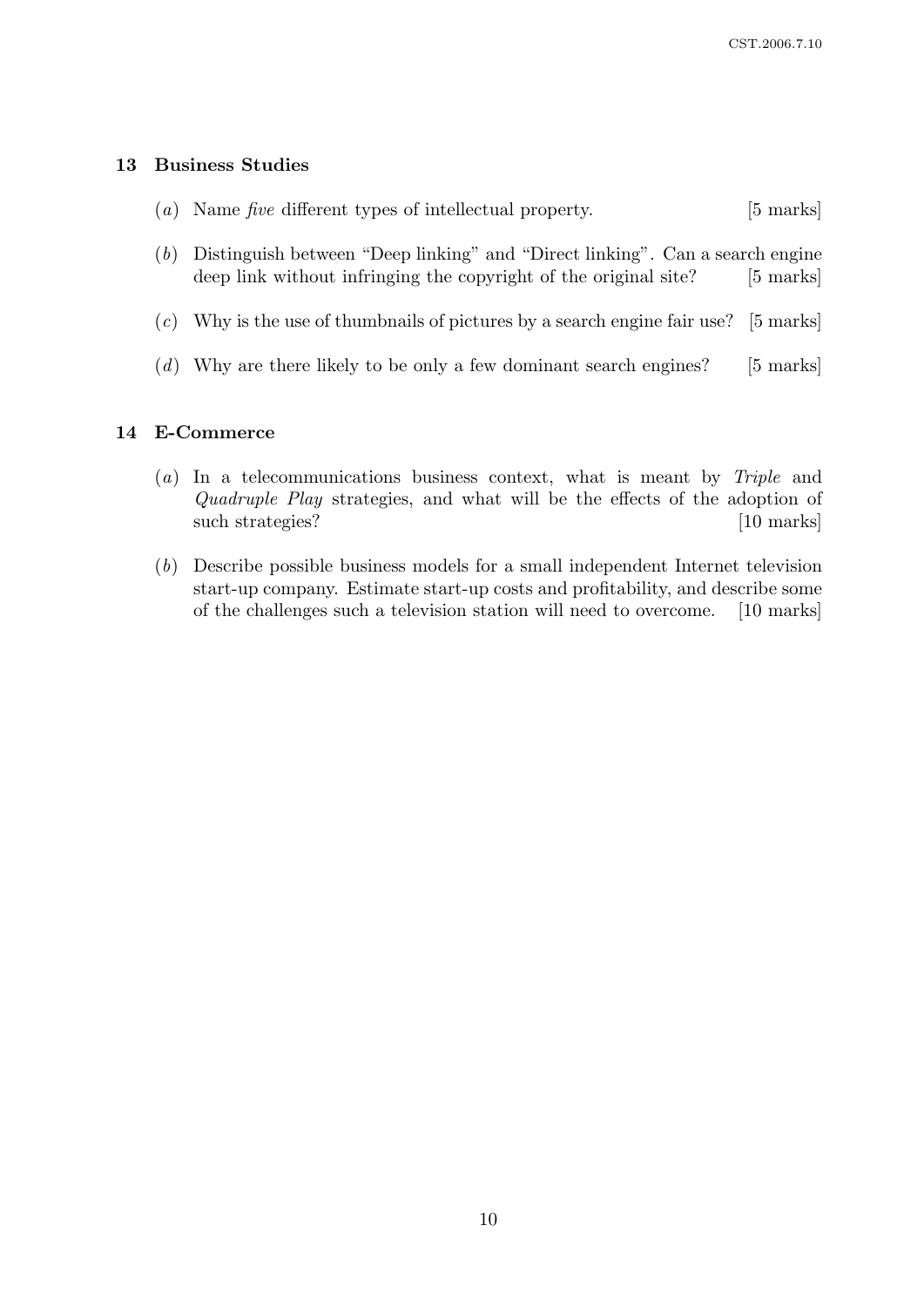#### 15 Additional Topics

- (a) (i) Briefly describe the purpose of broadband fixed wireless access  $(FWA)$ and give typical situations where it could be deployed. [4 marks]
	- $(ii)$  What advantages does radio offer over traditional wired access?

[2 marks]

- (b) Explain how intersymbol interference (ISI) arises in a wireless communication system and its effect on system performance. [2 marks]
- $(c)$  (*i*) Describe how
	- linear equalisation
	- orthogonal frequency division multiplexing (OFDM)

can be used to combat ISI. [4 marks]

(*ii*) Highlight a problem which can occur when using linear equalisation and describe an alternative equalisation approach that can overcome this problem. What problem can occur with this alternative approach?

[4 marks]

(*iii*) Highlight problems that arise with the use of OFDM. In what situation is OFDM preferred over the use of equalisation? [4 marks]